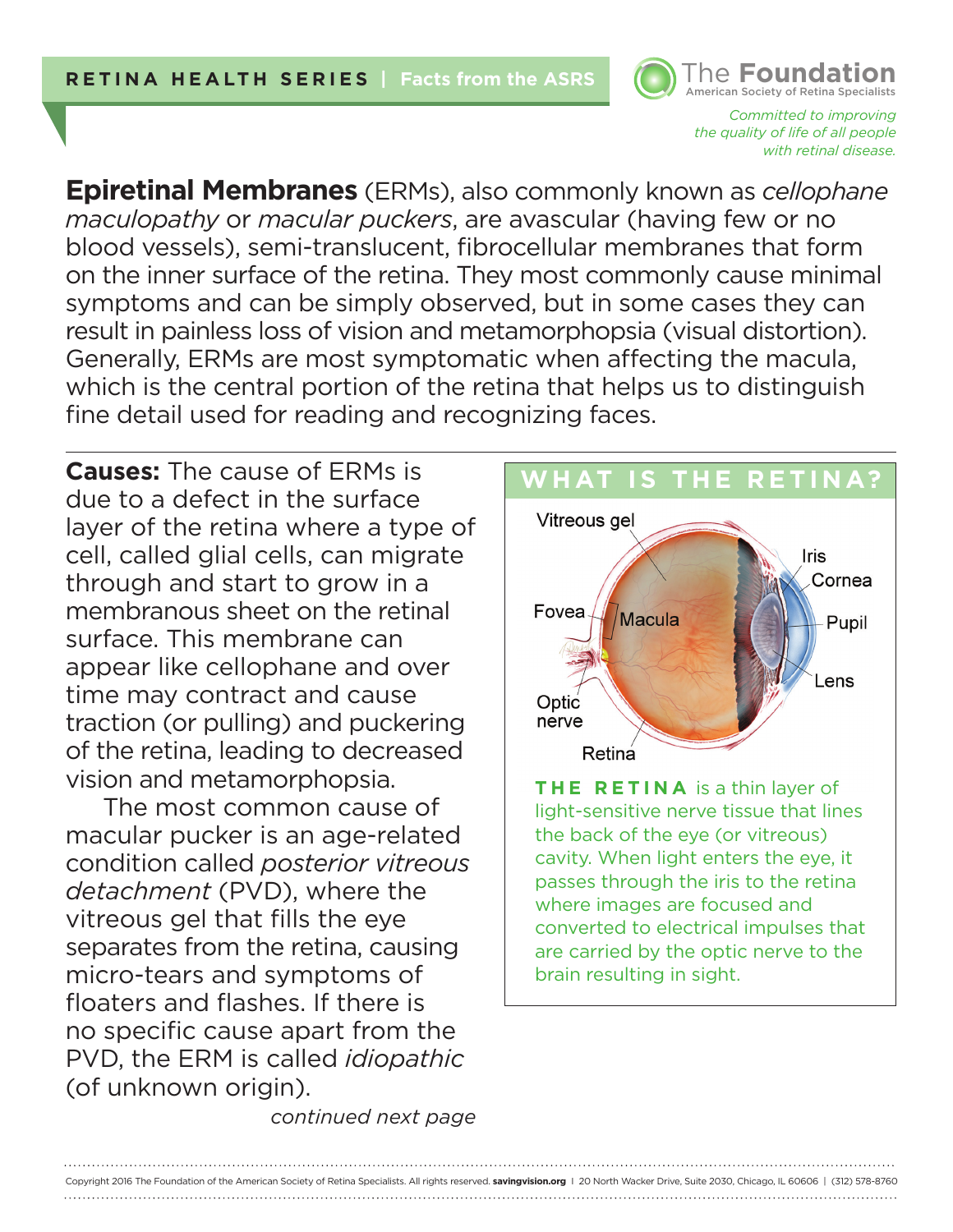ERMs can be associated with a number of ocular conditions such as prior retinal tears or detachment, retinal vascular diseases such as diabetic retinopathy or venous occlusive disease; they can also be post-traumatic, occuring following ocular surgery, or be associated with intraocular (inside the eye) inflammation.

**Risk Factors:** The risk of developing an ERM increases with age, and persons with predisposing ocular conditions may develop ERM at an earlier age. The most common association, however, is PVD. Studies have shown that 2% of patients over age 50 and 20% over age 75 have evidence of ERMs, although most do not need treatment. Both sexes are equally affected. In about 10% to 20% of cases, both eyes have ERMs, but they can be of varying degrees of severity.

**Diagnostic Testing:** Most ERM cases can be diagnosed by an eye care provider during a routine clinical exam. **Ocular Coherence Tomography (OCT)** is an important imaging method used to assess the severity of the ERM (*Figure 1*). Sometimes, additional testing such as **fluorescein angiography** is used to determine if other underlying retinal problems have caused the ERM.

**Treatment and Prognosis:** Since most ERMs are fairly stable after an initial period of growth, they can simply be monitored as long as they are not affecting vision significantly. In rare circumstances, the membrane will spontaneously release from



**Figure 1**  Epiretinal Membrane (OCT)

John Pollack, MD, Rush University Medical Center. Retina Image Bank, 2012; Image 181. ©American Society of Retina Specialists

*continued next page*

Copyright 2016 The Foundation of the American Society of Retina Specialists. All rights reserved. **savingvision.org** I 20 North Wacker Drive, Suite 2030, Chicago, IL 60606 | (312) 578-8760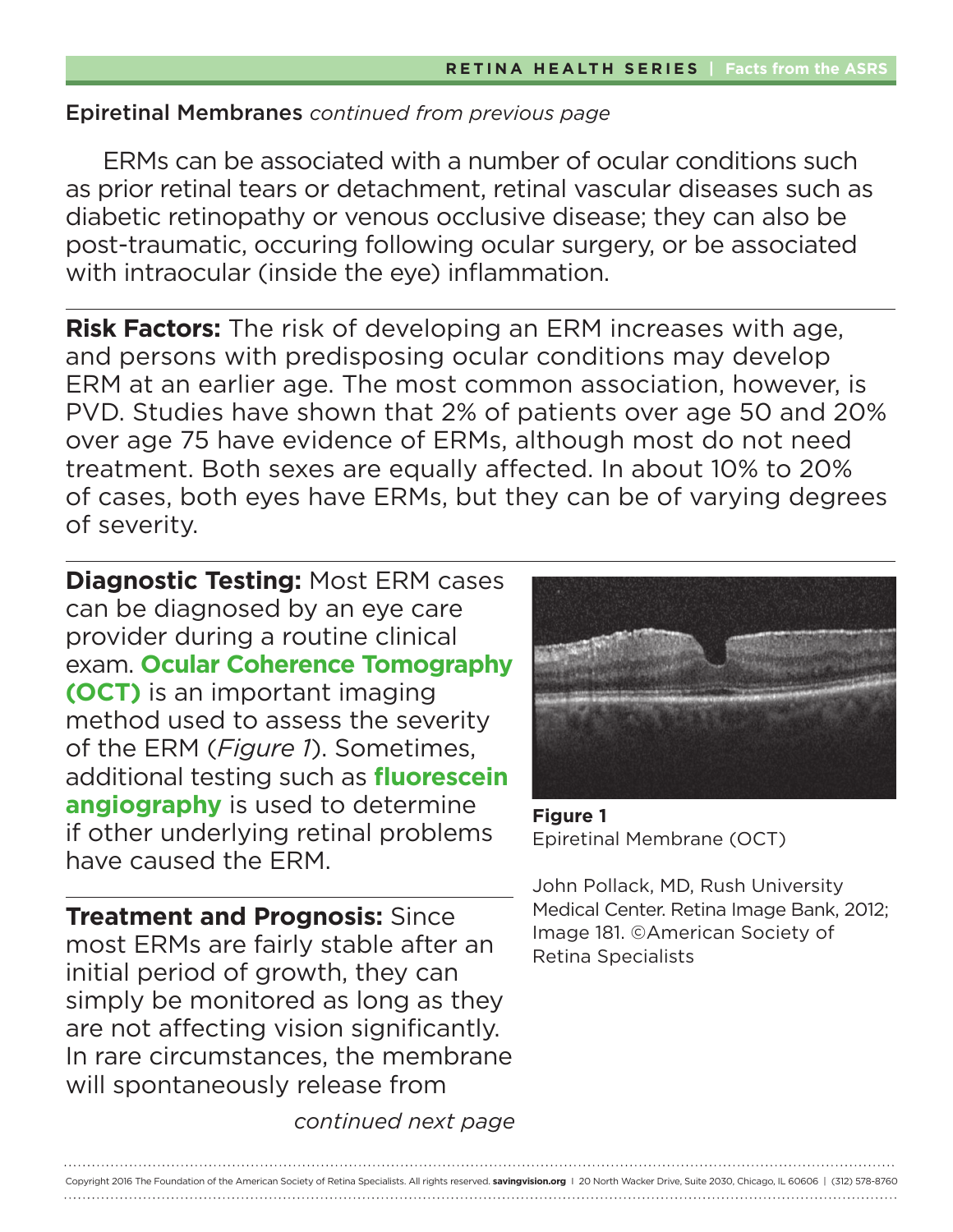the retina, relieving the traction and clearing up the vision. However, if an exam shows progression and/or functional worsening in vision, surgical intervention maybe recommended.

There are no eye drops, medications or nutritional supplements to treat ERMs. A surgical procedure called **vitrectomy** is the only option in eyes that require treatment. With vitrectomy, small incisions are placed in the white part of the eye, and the vitreous gel filling the inside of the eye is replaced with saline. This allows access to the surface of the retina where the ERM can be removed with delicate forceps, thereby allowing the macula to relax and become less wrinkled.

The risk of complications with vitrectomy is small, with about 1 in 100 patients developing retinal detachment and 1 in 2000 developing infection after surgery. Patients who still have their natural lens will develop increased progression of a cataract in the surgical eye following surgery.

*continued next page*

Copyright 2016 The Foundation of the American Society of Retina Specialists. All rights reserved. **savingvision.org** I 20 North Wacker Drive, Suite 2030, Chicago, IL 60606 | (312) 578-8760



**Figure 2**  Epiretinal Membrane

Sharon Fekrat, MD, FACS, Duke University Eye Center. Retina Image Bank 2012; Image 1437. ©American Society of Retina Specialists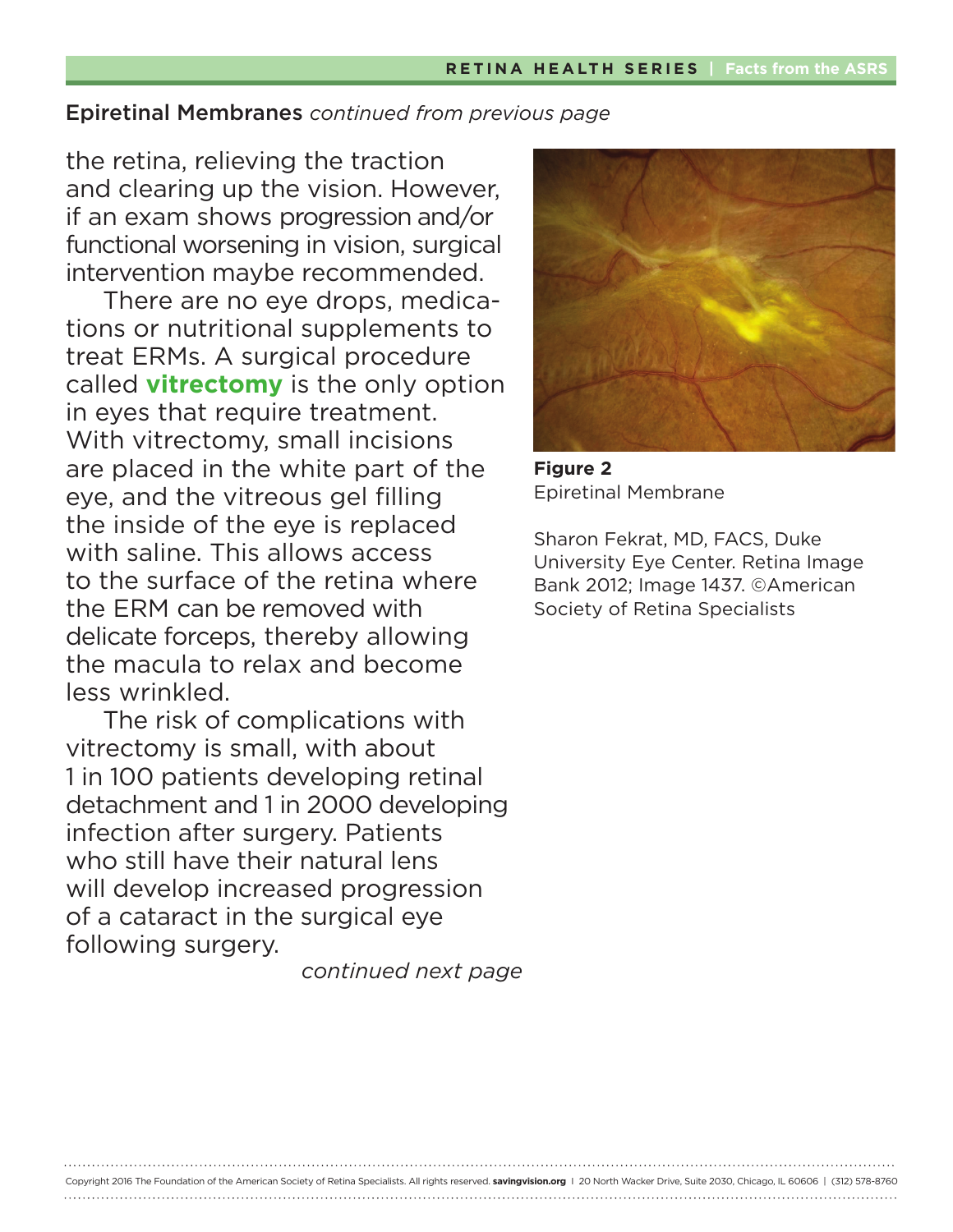Factors affecting visual outcome include:

- Length of time the ERM has been present
- The degree of traction (or pulling)
- The cause of the ERM (Idiopathic ERMs have a better prognosis than eyes with prior retinal detachment or retinal vascular diseases

Surgery for ERM has a good success rate, and most patients experience improved visual acuity and decreased **metamorphopsia** following vitrectomy.  $\bullet$ 

# **SYMPTOMS**

**Most patients with ERMs have no symptoms; their ERMs are found incidentally on dilated retinal exam or on retinal imaging such as with ocular coherence tomography (OCT).** In such cases, patients typically have normal or near-normal vision. However, ERMs can slowly progress, leading to a vague visual distortion that can be perceived better by closing the non- or less-affected eye.

Patients may notice metamorphopsia, a symptom that causes visual distortion in which shapes that are normally straight, like window blinds or a door frame, looking "wavy" or "crooked," especially when compared to the other eye. In advanced cases, this can lead to severely decreased vision. Less commonly, ERMs may also be associated with double vision, light sensitivity or images looking larger or smaller than they actually are.

Copyright 2016 The Foundation of the American Society of Retina Specialists. All rights reserved. **savingvision.org** I 20 North Wacker Drive, Suite 2030, Chicago, IL 60606 | (312) 578-8760

*continued next page*